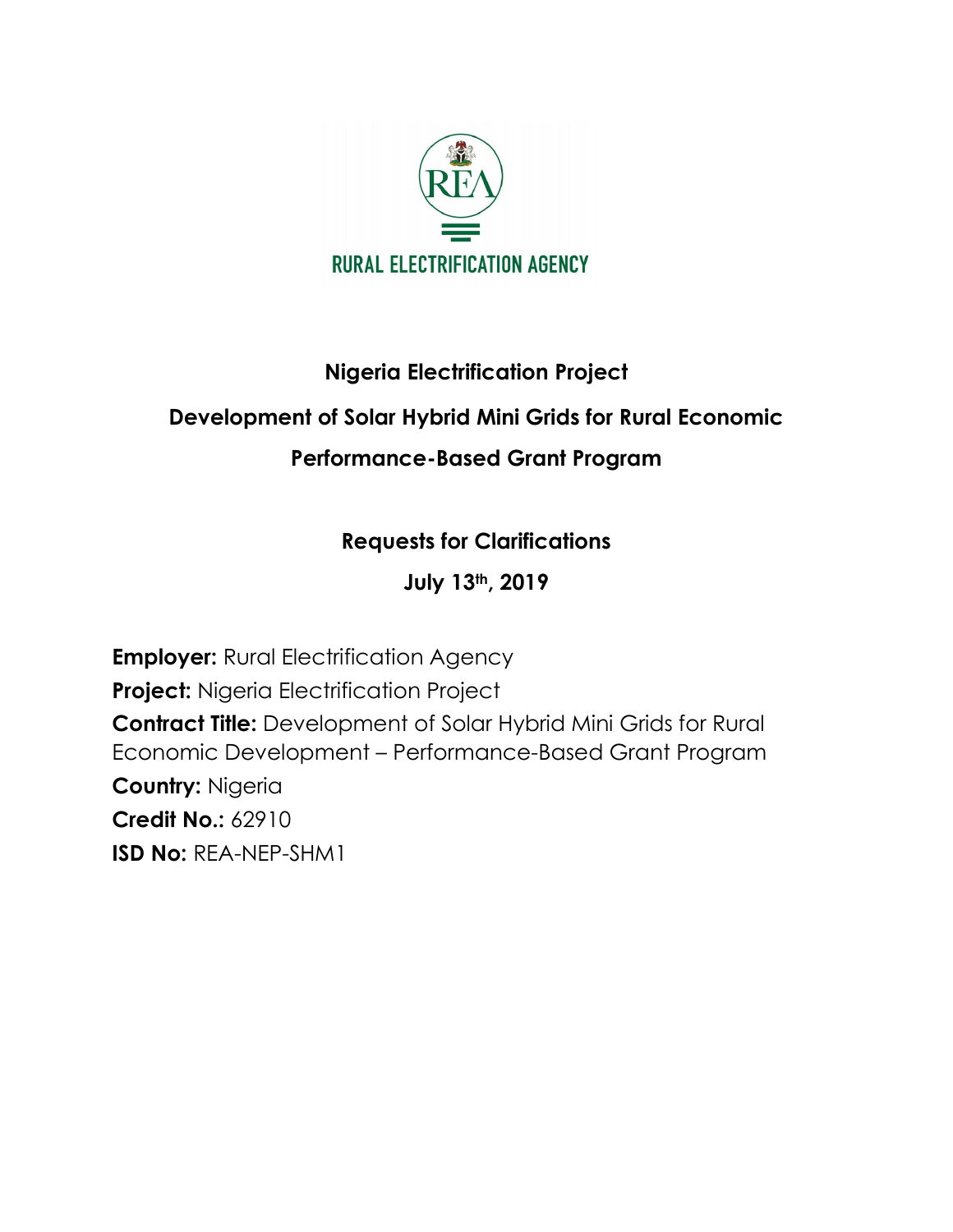| Date of<br><b>Clarification</b> | <b>Number</b>  | Question                                                                                                                                                                                                                                                                                                                                                                                                                                                                                                                                                                                                                                                                                                                                                                                                                                                                                                                                                                             | Response                                                                                                                                                                                                                                                                                                                                                                                                                                                                                                                                                                                                                                                                                                                                                                                                                                                                                                                                                                                                                                                     |
|---------------------------------|----------------|--------------------------------------------------------------------------------------------------------------------------------------------------------------------------------------------------------------------------------------------------------------------------------------------------------------------------------------------------------------------------------------------------------------------------------------------------------------------------------------------------------------------------------------------------------------------------------------------------------------------------------------------------------------------------------------------------------------------------------------------------------------------------------------------------------------------------------------------------------------------------------------------------------------------------------------------------------------------------------------|--------------------------------------------------------------------------------------------------------------------------------------------------------------------------------------------------------------------------------------------------------------------------------------------------------------------------------------------------------------------------------------------------------------------------------------------------------------------------------------------------------------------------------------------------------------------------------------------------------------------------------------------------------------------------------------------------------------------------------------------------------------------------------------------------------------------------------------------------------------------------------------------------------------------------------------------------------------------------------------------------------------------------------------------------------------|
| May 17th 2019                   | $\mathbf{1}$   | Sub-topic 3.1: Tenders & Performance based-<br>grand exclusivity<br>Can a firm submit an application to the<br>Minimum Tender Subsidy, and another<br>application, in any form (similar or different)<br>to the Performance Based Grant, with<br>different partners, alone or in consortium?                                                                                                                                                                                                                                                                                                                                                                                                                                                                                                                                                                                                                                                                                         | Yes, a firm can submit an application for<br>the Minimum Subsidy Tender and also<br>submit another for the Performance<br>Based Grant since these are different<br>with<br>different<br>eligibility,<br>programs<br>qualification and technical capability<br>requirements under the NEP.                                                                                                                                                                                                                                                                                                                                                                                                                                                                                                                                                                                                                                                                                                                                                                    |
| May 17th 2019                   | $\overline{2}$ | Sub-topic 3.2: Performance based-grant<br>exclusivity<br>Can a firm still submit qualify to the<br>Performance Based Grant, through multiple<br>applications, either as a single entity, a<br>consortium or as subcontractor?                                                                                                                                                                                                                                                                                                                                                                                                                                                                                                                                                                                                                                                                                                                                                        | for the<br>Yes, a<br>firm<br>qualify<br>can<br>Performance<br>Based Grant<br>program<br>through multiple applications, on its own,<br>as part of a consortium and as a<br>subcontractor                                                                                                                                                                                                                                                                                                                                                                                                                                                                                                                                                                                                                                                                                                                                                                                                                                                                      |
| May 17th 2019                   | 3              | Sub-topic 4.2: Performance based grant<br>Incorporation<br>Component: Performance based-grant<br>Reference: http://rea.gov.ng/mini-grid-pbg/<br>"Is: a) a single legal entity, duly registered as<br>a legal entity in Nigeria; b) a consortium that<br>is incorporated as a legal entity in Nigeria; or<br>c) an unincorporated consortium whose<br>members are jointly and severally liable."<br>Does this mean no unincorporated single<br>entity can initiate a Performance Based<br>Grant program?<br>"Please do NOT submit a registration form if<br>you or a member of your consortium do not<br>meet the criteria above. You will be required<br>to submit documentation proving eligibility in<br>the next stage of the application process."<br>At which exact stage will it be required?<br>Similarly, as in Sub-topic 4.1: What is the<br>actual definition of "incorporation":<br>A Certificate of Incorporation?<br>A business permit?<br>A tax clearance certificate? | Yes, an unincorporated single entity is not<br>eligible to submit an application to the<br>Performance Based Grant program<br>because it lacks corporate status to<br>transact business.<br>The documentation proving eligibility is<br>not required in order to submit the<br>registration form on the REA webpage to<br>access the Odyssey platform. However,<br>the documentation is required for the<br>Applicant to submit the application<br>through Odyssey for qualification into the<br>Performance Based Grant program.<br>Definition of incorporation is for the<br>Proposer to register with the Corporate<br>Affairs Commission and obtain the<br>certificate of incorporation in Nigeria. In<br>addition, the Proposer shall also register<br>with the appropriate tax office (i.e<br>Federal Inland Revenue Service) and<br>obtain a Tax Identification Number (TIN)<br>through which deductibles taxes shall be<br>remitted to the Federal Government of<br>Nigeria. A tax clearance certificate is,<br>however, not required at this stage. |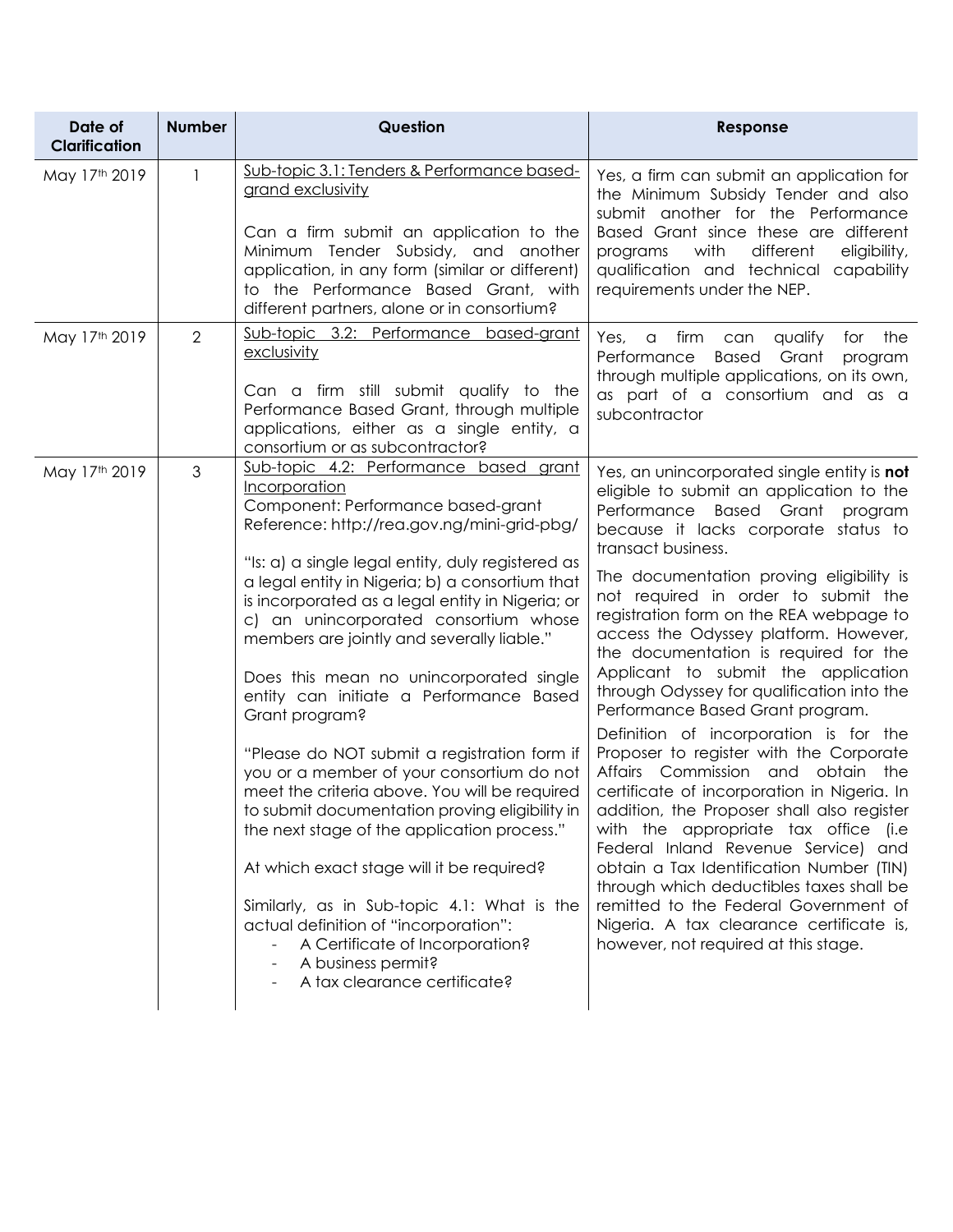| Date of<br><b>Clarification</b> | <b>Number</b>  | Question                                                                                                                                                                                                                                                                                                                                                                                                                                                                                                                                                                                                                                                                                                               | Response                                                                                                                                                                                                                                                                                                                                                                                                                                                                                                                                     |
|---------------------------------|----------------|------------------------------------------------------------------------------------------------------------------------------------------------------------------------------------------------------------------------------------------------------------------------------------------------------------------------------------------------------------------------------------------------------------------------------------------------------------------------------------------------------------------------------------------------------------------------------------------------------------------------------------------------------------------------------------------------------------------------|----------------------------------------------------------------------------------------------------------------------------------------------------------------------------------------------------------------------------------------------------------------------------------------------------------------------------------------------------------------------------------------------------------------------------------------------------------------------------------------------------------------------------------------------|
| May 17th 2019                   | $\overline{4}$ | "members<br>Sub-topic<br>4.3:<br>Оf<br>an<br>unincorporated joint venture"<br>Reference: http://rea.gov.ng/mini-grid-pbg/<br>What is the definition of an "unincorporated<br>consortium whose members are jointly and<br>severally liable"? What are the implications?<br>Shall members of an incorporated joint<br>venture be incorporated in Nigeria?                                                                                                                                                                                                                                                                                                                                                                | The language on the REA registration<br>website has been amended to "Is: a) a<br>single legal entity, duly registered as a<br>legal entity in Nigeria; b) a consortium<br>that is incorporated as a legal entity in<br>Nigeria whose members are jointly and<br>severally liable; or c) an unincorporated<br>consortium."<br>The joint and several liabilities is a<br>confirmation that each and all the<br>members of the consortium shall be<br>responsible for the execution of the grant<br>agreement, if awarded. This implies that if |
|                                 |                |                                                                                                                                                                                                                                                                                                                                                                                                                                                                                                                                                                                                                                                                                                                        | anything goes wrong with the contract<br>implementation, every and all the<br>members shall be held liable.<br>An unincorporated consortium should be<br>supported by a letter of intent to form a<br>consortium. Each member of the<br>consortium does not necessarily have to<br>be incorporated in Nigeria. However, the<br>consortium must be incorporated in<br>Nigeria before signing a grant agreement<br>with the REA.                                                                                                               |
| May 17th 2019                   | 5              | Sub-topic 5.1: Performance Based Grant<br>initial timeline<br>Reference: Slides n°4 of the PBG session, 15<br>April 2019, Sheraton Abuja<br>According to slides shown during the<br>presentation, Performance Based Grant's<br>prequalification and Site-specific technical<br>application<br>shall last approximately 4<br>months.<br>please<br>confirm<br>that<br>the<br>Can<br>you<br>Performance Based Grant prequalification<br>can occur anytime until funds have not been<br>disbursed by the employer?<br>In case one applicant or consortium will go<br>through multiple stages of site-specific<br>technical applications, should the applicant<br>or consortium pre-qualify multiple times or<br>only once? | Applications for the Performance Based<br>Grant program are accepted on a rolling<br>basis until funds are exhausted.<br>Each Applicant need only qualify once<br>regardless of the number of site-specific<br>technical applications it will submit.                                                                                                                                                                                                                                                                                        |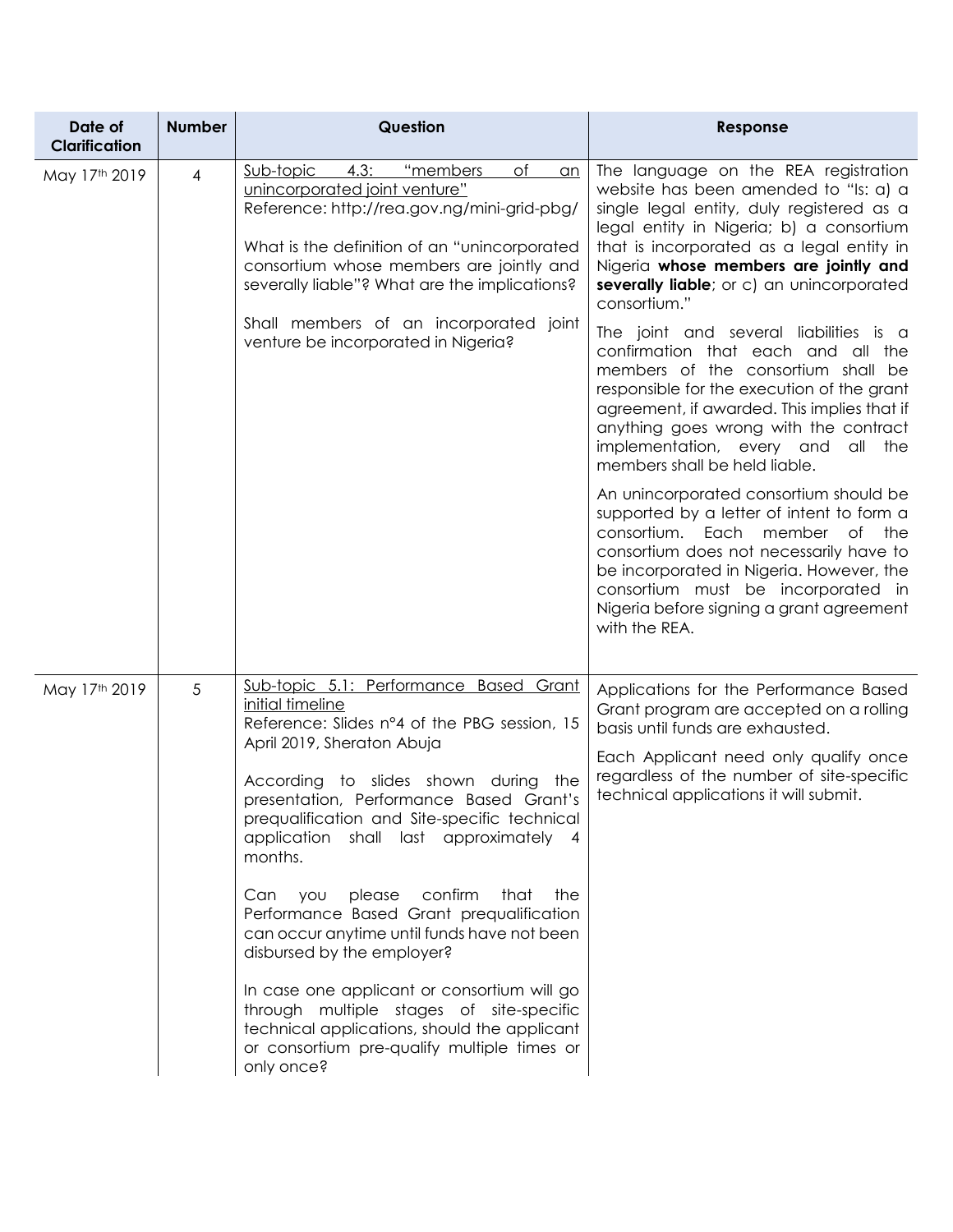| Date of<br><b>Clarification</b> | <b>Number</b>  | Question                                                                                                                                                                                                                                                                                                                                                                                                                                                                                                           | Response                                                                                                                                                                                                                                                                                                                                                                                                                                                                           |
|---------------------------------|----------------|--------------------------------------------------------------------------------------------------------------------------------------------------------------------------------------------------------------------------------------------------------------------------------------------------------------------------------------------------------------------------------------------------------------------------------------------------------------------------------------------------------------------|------------------------------------------------------------------------------------------------------------------------------------------------------------------------------------------------------------------------------------------------------------------------------------------------------------------------------------------------------------------------------------------------------------------------------------------------------------------------------------|
| May 3rd 2019                    | 6              | The requirement 3.2 requires the operation<br>of 1 minigrid since January 2014. Is this a<br>continuous operation requirement- in other<br>words, it is required that the applicant has<br>been operating the minigrid nonstop for the<br>last 5 years straight- or is the requirement that<br>the developer has spent some amount of<br>time operating minigrids, and that operation<br>wasn't all before 2014?                                                                                                   | There is no requirement of continuous<br>operations of the mini grid in the past 5<br>years. The Applicant may have operated<br>the mini grid during any period between<br>January 2014 and the submission of the<br>Application.<br>restriction as<br>There is no<br>the<br>to<br>commissioning date of the mini grids<br>operated by the Applicant.                                                                                                                              |
| May 12th 2019                   | $\overline{7}$ | On the financing: are there any guarantees<br>or security against payment default provided<br>by any DFI such as the WB?                                                                                                                                                                                                                                                                                                                                                                                           | There will be no guarantees provided to<br>developers under this program.                                                                                                                                                                                                                                                                                                                                                                                                          |
| July 13th 2019                  | 8              | Eligibility Criteria 2.3 requires \$75,000 debt<br>raise since January 2014. Our organization is<br>a mini-grid developer 8 mini grids under<br>operation or construction in Nigeria and<br>Kenya. Our mini grids so far has been equity<br>funded only. Will it be possible to meet<br>criteria 2.2 Equity Raise and 2.3 Debt Raise<br>jointly and not separately as alternatives and<br>not separately? It is possible for a developer<br>to use no debt and self-finance the<br>development.                    | The Applicant may use equity to meet the<br>requirements 2.2 (experience in raising<br>equity) and 2.3 (experience in raising<br>debt).<br>The<br>Applicant should<br>thus<br>demonstrate<br>experience of having<br>secured financing of at least US\$100,000<br>or its Nigerian Naira equivalent in equity,<br>debt, or a combination of both, for at<br>least one (1) project in infrastructure since<br>2014. The qualification instructions have<br>been revised accordingly. |
| July 13th 2019                  | 9              | In case 2.3 has to be satisfied then we have<br>the following question: We did a one-time<br>raise of \$4 million debt in 2011 for a project<br>that is still being repaid. Although the raise<br>date is prior to the date of January 2014<br>required in the eligibility criteria, it shows on<br>our books currently as long-term debt. We<br>also have lines of credits from banks that we<br>have used for our projects time to time. We<br>would like to know whether any of this will<br>meet the criteria. | The lines of credit are acceptable if<br>opened after January 2014.<br>Debt raised before January 2014 will not<br>be accepted to meet the criterion of<br>having secured US\$100,000 in financing.                                                                                                                                                                                                                                                                                |
| July 13th 2019                  | 10             | Eligible Applicants criteria 4.2 (a) and 4.7<br>seem to contradict. Does the Applicant<br>need to be registered in Nigeria?                                                                                                                                                                                                                                                                                                                                                                                        | The Applicant need not be registered in<br>Nigeria at the time that it submits an<br>Application. However, such an Applicant<br>will be required to register the company in<br>Nigeria prior to signing the Grant<br>Agreement with REA.                                                                                                                                                                                                                                           |
| July 13th 2019                  | 11             | Our organization is USA based and we have<br>a Nigeria-registered subsidiary through which<br>we develop mini grids. In this case, will it be<br>possible for our Nigerian subsidiary to be the<br>"Applicant" while still using the USA parent<br>entity to meet the eligibility criteria? If not,<br>then the parent company will be the<br>"Applicant" but it is not registered in Nigeria.                                                                                                                     | Yes, it is possible for the Nigerian subsidiary<br>to be the "Applicant" while using the USA<br>parent entity to meet the eligibility criteria.<br>In such circumstance, the REA may<br>reserve the right to ask for CVs of the<br>management team of the Applicant.                                                                                                                                                                                                               |